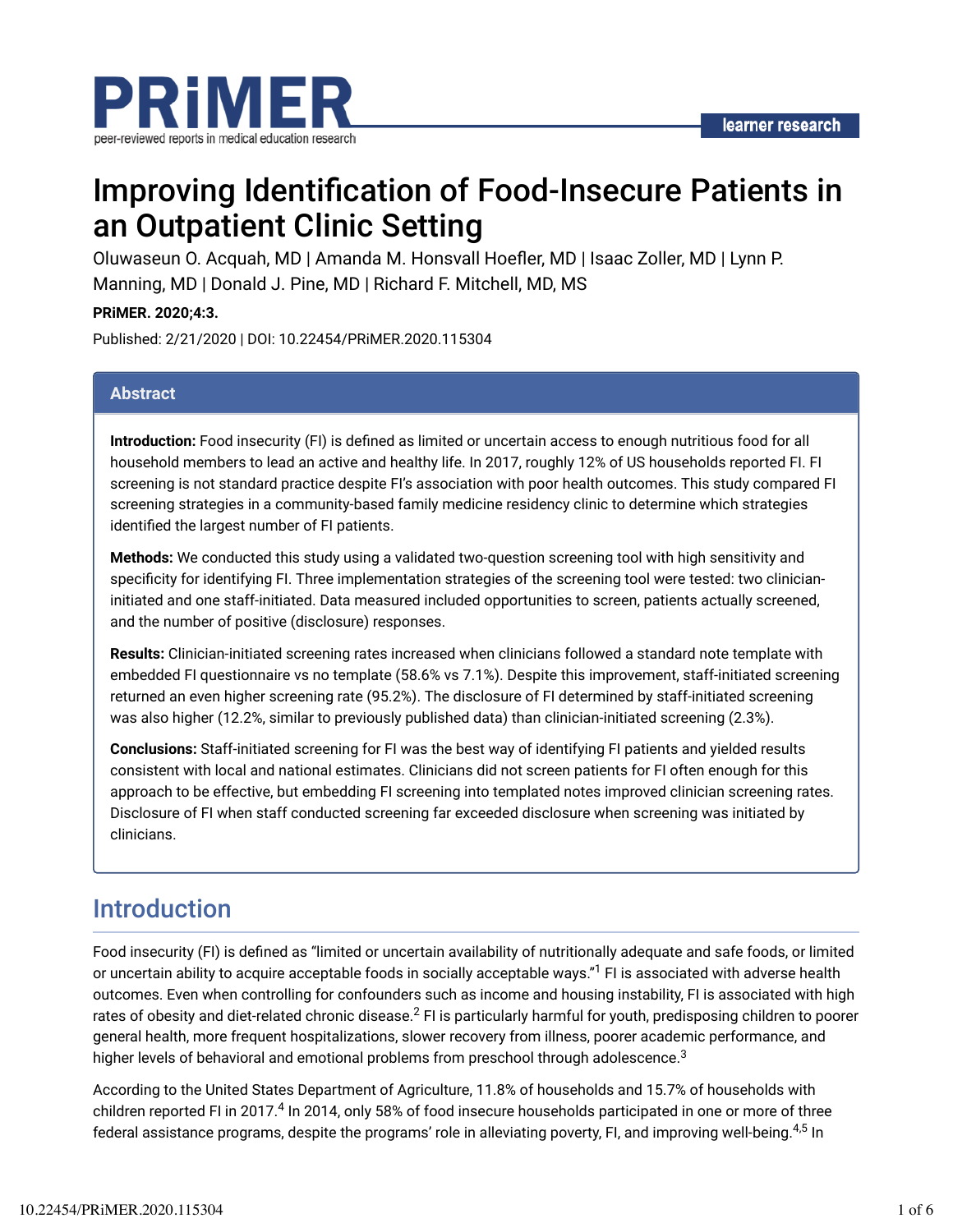Hennepin County, Minnesota, 12% of all people are estimated to be food insecure. Our clinic population is demographically similar to the county as a whole in age breakdown, gender, and race/ethnicity (ie, 68% Caucasian, 18% African-American, 6.5% Hispanic in our clinic, vs 68% Caucasian, 13.6% African-American, and 7.0% Hispanic in Hennepin County).<sup>5,8,9</sup> Despite the role of FI as a social determinant of health (SDH), FI screening is currently not standard practice. Our objective was to test clinic processes for FI screening to determine which method would identify the largest number of patients who could benefit from FI intervention.

## Methods

We conducted the study using a validated two-question screening tool (97% sensitivity, 83% specificity for FI), where a positive screen is defined as a "yes" response to at least one of the two questions (Figure 1). $^{3,7}$  We conducted the study in a community-based family medicine residency clinic between 2015 and 2018. We adjusted our workflow serially to optimize the number of FI patients identified. In methods 1 and 2, clinicians could either opt in or opt out of asking patients the screening questions during well exams (Table 1). In method 3, frontline staff gave each patient a card with the screening questions during check in, and nursing staff collected the cards while rooming patients. If a patient did not record answers on the card, they were still counted in the number of screening opportunities, but not in the number of completed screens.

Table 1 describes the different methods tested, each lasting 4 to 6 weeks. Data collected included the number of patient encounters where screening could occur, the number where patients were screened, and the number of positive screens. We calculated screening rates as the number of completed screens vs opportunities (Figure 2), and we calculated disclosure rates as the number of positive screens vs completed screens (Figure 3).

A single-site convenience sample was used, and our FI team consisted of the following members with their approximate numbers in parentheses: residents (18), faculty (11-12), frontline staff (3-4), nursing (3-4), social work (3), care coordinator (1), and clinic management (1). There was variation in the individual participants from method to method. Residents led the development and design of each screening trial. All team members received education on FI before and during the study. Our social work/care coordinator team met with patients who disclosed FI and assessed eligibility and access to federal resources as well as local food shelves. Food boxes were supplied for patients with immediate need for food. The Park Nicollet Institutional Review Board reviewed this study and determined it to be quality improvement (QI), and exempt from further oversight.

## **Results**

When clinicians decided who they should screen for food insecurity during well exams, the screening rate was only 7.1%. This increased to 58.6% when clinicians were asked to screen by default and needed to delete the question from a standard note template to opt out. The actual number of identified patients in both cases was very low (only one patient identified in each case). Having staff initiate the screening process and collect results led to a much higher screening rate (95.2%; Table 2, Figure 2) and to a disclosure rate that was close to the reported prevalence for Hennepin County (12.2% vs 12%) and the United States (11.8%; Figure 3).

## **Conclusions**

Clinician-initiated screening yielded a substantially lower disclosure rate than staff-initiated screening, suggesting that the former method is inferior at identifying patients who struggle with FI. A possible reason for this is that clinicians only screened for FI during well-exam visit types, significantly limiting screening opportunities. Our data also support the conclusion that the FI screening rate is higher when clinicians are prompted to screen by a templated note in an EMR from which they need to opt out (58.6% vs 7.1%; Table 2). This approach may effectively increase clinician screening rates but may not increase patient disclosure rates.

It is unclear why patients disclose FI less often to clinicians than to staff, but we suspect that social desirability bias may be present. Social desirability bias could also explain why only 58% of food insecure families participated in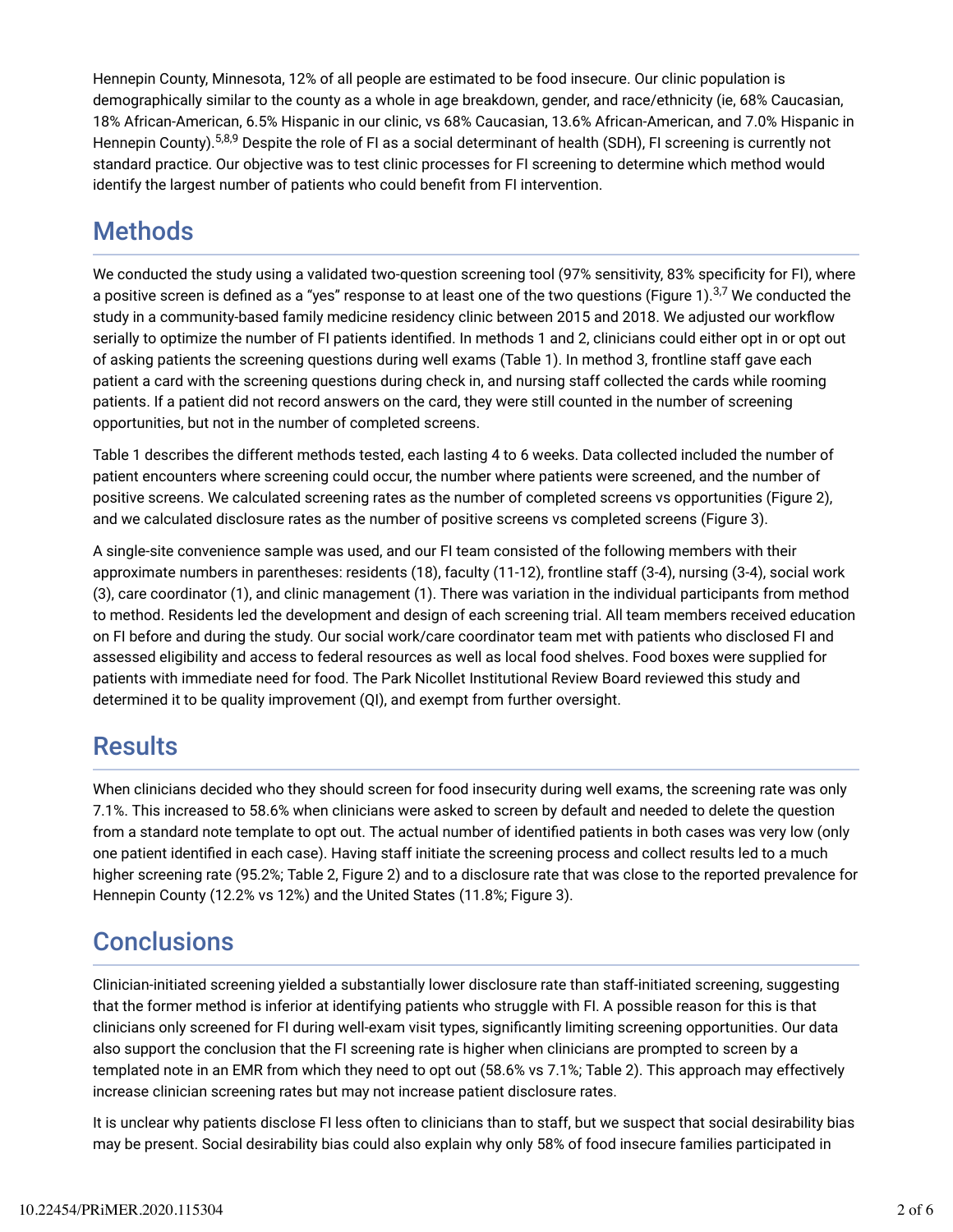one of the three federal programs alluded to in the introduction. While patients were not observed while completing the screen when staff initiated screening, for the clinician-initiated screening clinicians asked patients about FI directly during the first two methods. This direct questioning may have increased patients' reluctance to disclose. Clinician discomfort addressing a patient's socioeconomic status may lead to missed screening opportunities and may also drive patient reluctance to disclose FI.

The estimated prevalence of FI, based on the disclosure rate in our population (12.2%), is consistent with the estimated prevalence of FI in Hennepin County, Minnesota (12%), and in the United States (11.8%; Figure 2). One limitation of our study is the possibility of overestimates in disclosure rates. Since a card was filled out for each patient encounter, not for each unique patient, some patients with FI could have been counted twice. However, the number of duplicate reports is likely to be small, since each period of inquiry was about 1 month long, and a followup visit during that time period is less likely. Finally, this was a single-site study, and as such may not be generalizable to other settings.

We anticipate following our FI patient population to determine if interventions by our social work team reduced FI and to evaluate whether reduced FI leads to improved health. It is beyond the scope of this article to address the ongoing debate on screening for social determinants of health in the clinic, but we hope that this study is useful to others attempting to improve their FI screening process. Future study and coordination with community resources is essential for understanding how best to help some of our most vulnerable patients. $^{\rm 10}$ 

## Tables and Figures

| <b>Figure 1: USDA-Validated Two-Question Food Insecurity Screen</b>                                                                                                                                                             |  |  |  |  |  |  |  |  |
|---------------------------------------------------------------------------------------------------------------------------------------------------------------------------------------------------------------------------------|--|--|--|--|--|--|--|--|
| Food insecurity, or lack of food, can mean skipping meals to make food last longer. It can also<br>mean having to choose between buying food or paying your bills. We can help if you and your<br>family are dealing with this. |  |  |  |  |  |  |  |  |
| 1. Within the past 12 months, have you ever worried that your food would run out before<br>you got money to buy more?                                                                                                           |  |  |  |  |  |  |  |  |
| Yes $\Box$<br>$\overline{N_0}$ $\Box$<br>2. Within the past 12 months, did the food that you bought just didn't last and you didn't<br>have enough money to get more?                                                           |  |  |  |  |  |  |  |  |
| $Yes \;\;\Box$<br>No $\Box$                                                                                                                                                                                                     |  |  |  |  |  |  |  |  |

| Table 1: Description of the Three Screening Methods |
|-----------------------------------------------------|
|-----------------------------------------------------|

| <b>Method</b> | <b>Type</b>                        | <b>When</b><br><b>Conducted</b>              | <b>Description</b>                                                                                                                                                                                                                                                                                                                                                                                 |  |  |  |
|---------------|------------------------------------|----------------------------------------------|----------------------------------------------------------------------------------------------------------------------------------------------------------------------------------------------------------------------------------------------------------------------------------------------------------------------------------------------------------------------------------------------------|--|--|--|
|               | Clinician<br>initiated:<br>opt in  | June 2015                                    | Clinicians were encouraged to opt in by completing the questionnaire during well<br>exams. They could choose to paste a standardized template into their note to<br>serve as both script and documentation of the FI screen.                                                                                                                                                                       |  |  |  |
| 2             | Clinician<br>initiated:<br>opt out | November<br>2015                             | The FI questionnaire was embedded into the well exam template for clinicians to<br>complete during well exams. Clinicians had the option to delete the questionnaire<br>from the template.                                                                                                                                                                                                         |  |  |  |
| 3             | Staff initiated                    | June 2017.<br>November<br>2017, June<br>2018 | A card containing the questionnaire was offered to all patients at check in. Cards were collected during rooming by nursing staff. An identification sticker was<br>placed on the card so patients could be contacted or seen that same day by a<br>social worker. All cards offered were counted as screening opportunities; those<br>that were marked were further counted as completed screens. |  |  |  |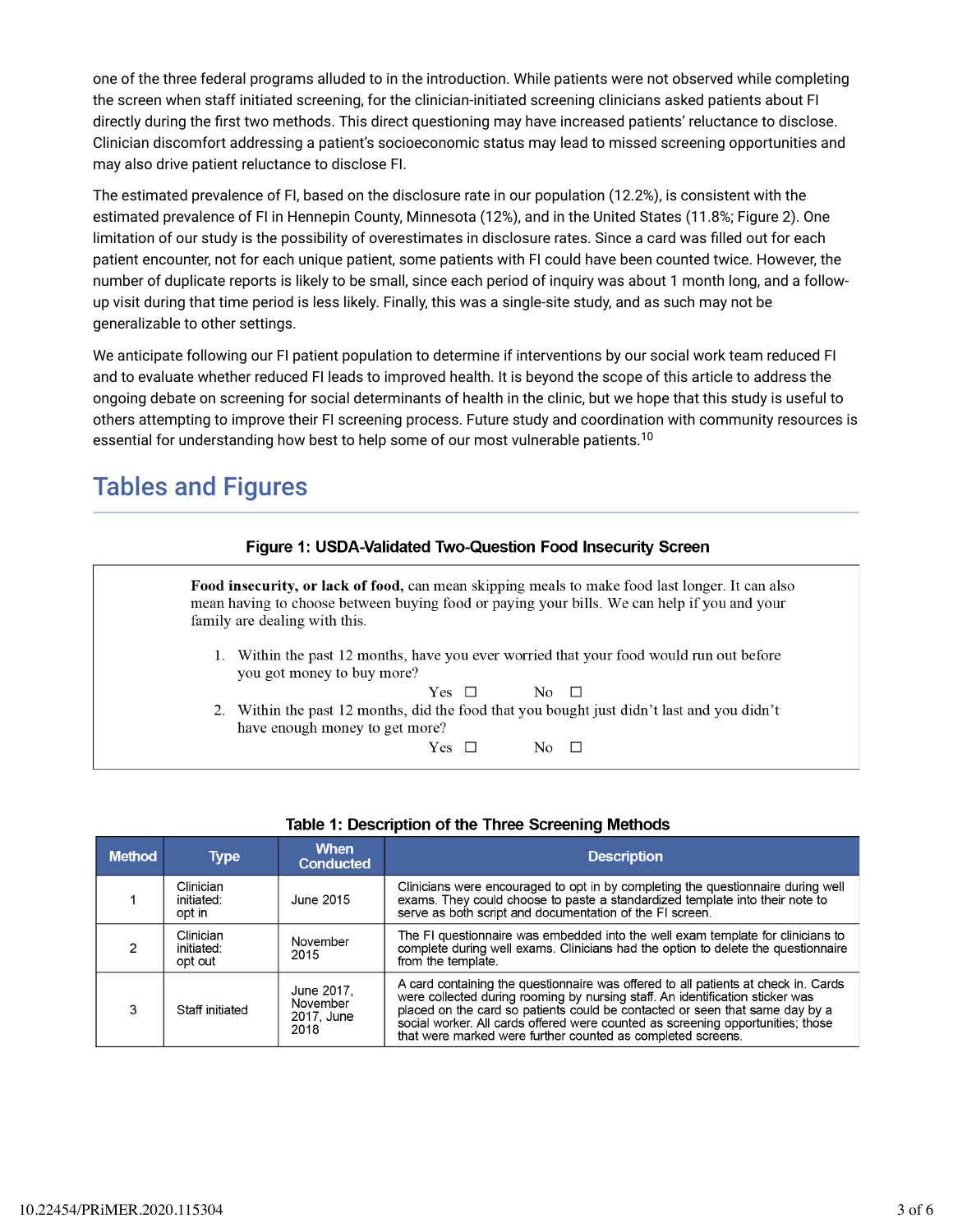#### Figure 2: Screening Rates (Screens Collected vs Opportunities to Screen) for Different Screening Methods





#### **Figure 3: Food Insecurity Disclosure Rates**

| <b>Phase</b> | Type                            | <b>Opportunities to</b><br>Screen (Opp) | <b>Completed</b><br><b>Screens</b><br>(Com) | <b>Positive</b><br>Screens<br>(Pos) | Screening<br>Rate (Com/<br>$Opp\%$ | <b>Disclosure Rate</b><br>(Pos/Com%) |
|--------------|---------------------------------|-----------------------------------------|---------------------------------------------|-------------------------------------|------------------------------------|--------------------------------------|
|              | Clinician initiated:<br>opt in  | 99 (only well exams)                    |                                             |                                     | 7.1                                | n/a (sample size too<br>small)       |
|              | Clinician initiated:<br>opt out | 75 (only well exams)                    | 44                                          |                                     | 58.6                               | 2.3                                  |
|              | Staff initiated                 | $1,257$ (all visits)                    | 1.197                                       | 146                                 | 95.2                               | 12.2                                 |

## Table 2: Results From the Three Screening Methods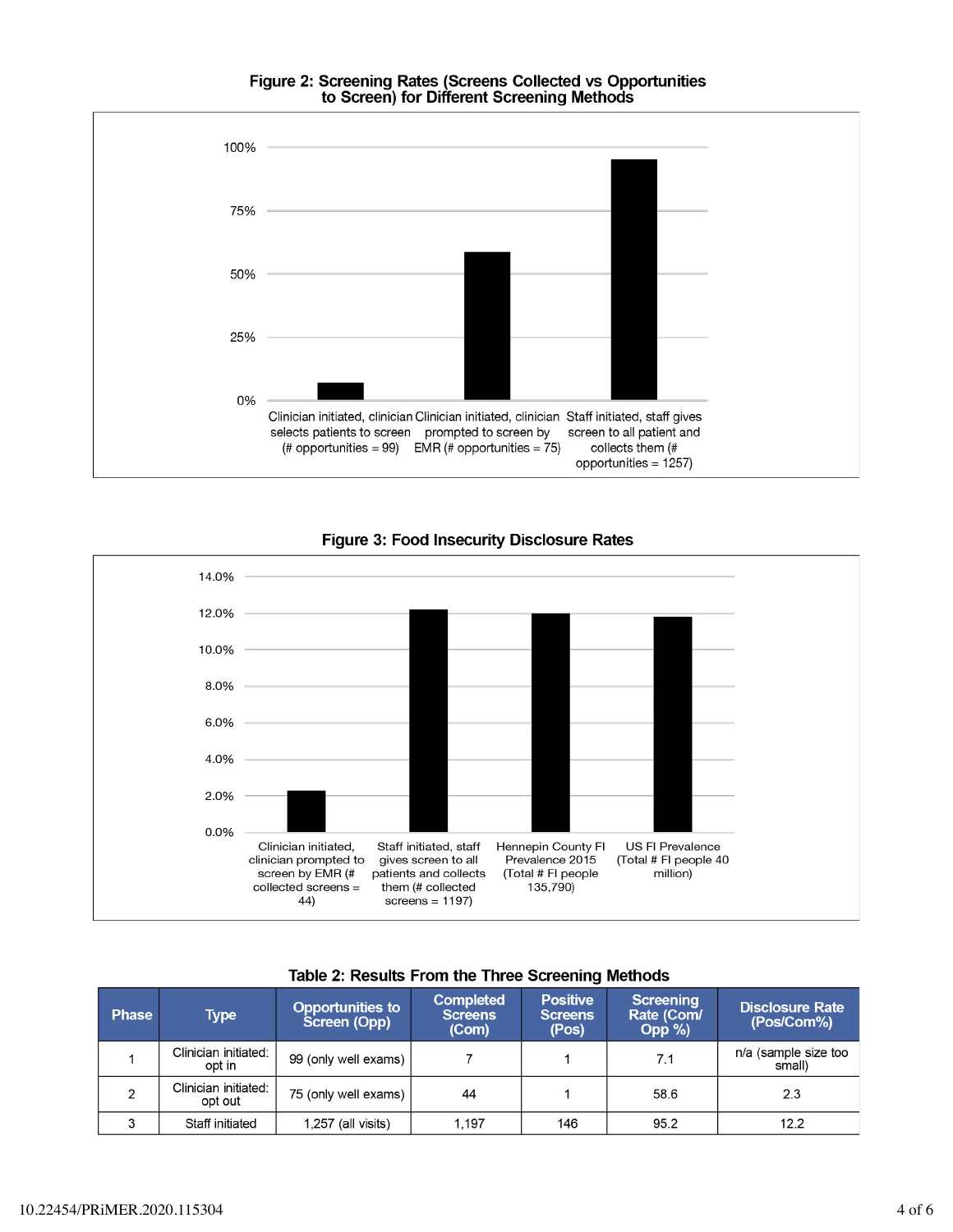### Acknowledgments

The authors thank the following individuals for their assistance in the development, coordination and execution of their research: Allyson Hayward, MSW, LICSW; Alice Macdonald, MBChB; Judith Boylan, MD; Ashley Estrem, DO; Kasey Kapella, MD; Deborah Mullen, PhD; and Beth Pearson, RN.

**Financial Support:** A January 2016 Minnesota Academy of Pediatrics grant helped this work to continue in collaboration with three other practices in the Twin Cities. As part of this grant, residents attended and were actively engaged in a series of the University of Minnesota Extension's Supplemental Nutrition Assistance Program Education (SNAP-Ed) cooking classes for our patients and their families.

**Presentations:** This study was presented at the following conferences:

- AAFP FMX Conference, September 2016, Orlando, FL
- MAFP Research and Innovation Forum, April 2017, Bloomington, MN
- AAFP National Conference for Residents and Medical Students, July 2017, Kansas City, MO (Winning poster)
- AAFP FMX Conference, September 2017, San Antonio, TX
- STFM Annual Spring Conference, May 2018, Washington, DC
- MMCGME Annual Resident & Fellow Quality Forum, May 2018, University of Minnesota, Minneapolis, MN (Winning Poster)
- MMA Annual Conference, September 2018, St Paul, MN (Winning poster)
- STFM Conference on Practice Improvement, December 2018, Tampa, FL (H. Winter Griffith Scholarship winner)

### Corresponding Author

Oluwaseun O. Acquah, MD

University of Minnesota Methodist Hospital Family Medicine Residency Program, 6600 Excelsior Blvd, Suite 160, St Louis Park, MN 55426. 952-993-7711. Fax: 952-993-6798.

oluwaseun.acquah@parknicollet.com

### **Author Affiliations**

Oluwaseun O. Acquah, MD - University of Minnesota Methodist Hospital Family Medicine Residency Program, St Louis Park, MN

Amanda M. Honsvall Hoefler, MD - University of Minnesota Methodist Hospital Family Medicine Residency Program, St Louis Park, MN

Isaac Zoller, MD - University of Minnesota Methodist Hospital Family Medicine Residency Program, St Louis Park, MN

Lynn P. Manning, MD - University of Minnesota Methodist Hospital Family Medicine Residency Program, St Louis Park, MN

Donald J. Pine, MD - University of Minnesota Methodist Hospital Family Medicine Residency Program, St Louis Park, MN

Richard F. Mitchell, MD, MS - University of Minnesota Methodist Hospital Family Medicine Residency, St Louis Park, MN

### References

- 1. Andersen SA. Core indicators of nutritional state for difficult-to-sample populations. J Nutr. 1990;120(suppl 11):1559-1600. https://doi.org/10.1093/jn/120.suppl\_11.1555
- 2. Hartline-Grafton H, Dean O. Hunger & Health: The Impact of Poverty, Food Insecurity, and Poor Nutrition on Health and Well-Being. Washington, DC: Food Research & Action Center; December 2017. http://www.frac.org /wp-content/uploads/hunger-health-impact-poverty-food-insecurity-health-well-being.pdf. Accessed February 11, 2019.